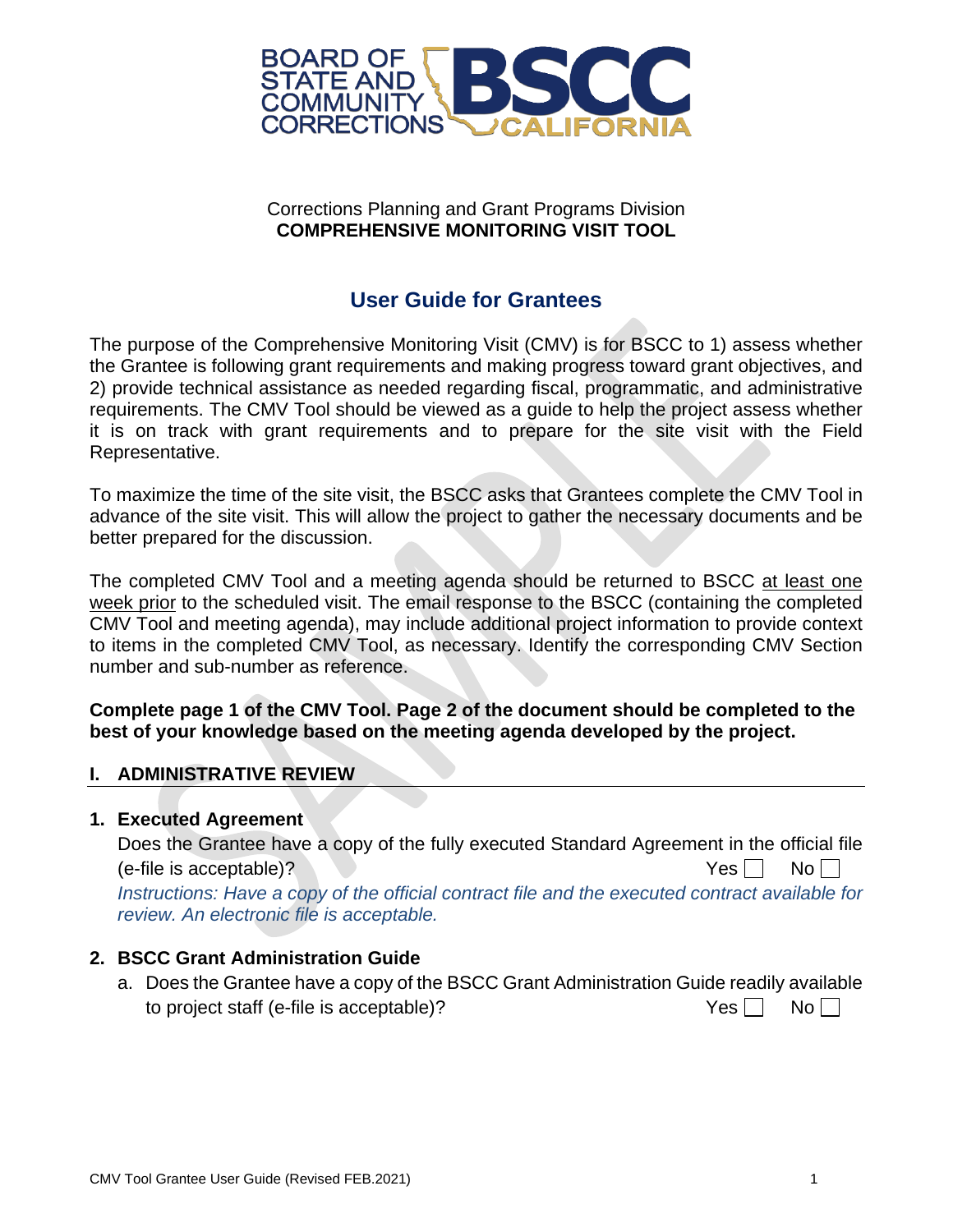b. Do staff know how to use the Guide for the project?  $Yes \cap No \cap$ *Instructions: Have a copy of the BSCC Grant Administration Guide available for review or show that you are able to access it from the BSCC website.*

#### **3. Organizational Chart**

Does the Grantee have a current organizational chart for the department/unit/section responsible for programmatic oversight of the grant?  $Yes \Box \ No \Box$ *Instructions: Have an organizational chart available for review that shows where the grant project falls within the contracted agency (i.e., the unit or department that has responsibility for project management). The standard organizational chart showing executive staff of the agency usually is not sufficient.*

### **4. Duty Statements**

a. Does the Grantee maintain duty statements for grant-funded staff? *Note: Standard job classifications usually are not acceptable unless the position was created specifically for the grant.* No  $\Box$  No  $\Box$ 

b. If yes to 4a, does it list specific activities related to the grant? Yes  $\Box$  No  $\Box$ *Instructions: Have duty statements (including unofficial ones) for grant-funded staff available for review. These should be specific to staffs' duties and responsibilities under the grant project. A standard duty statement is not usually sufficient as it is typically not specific to grant project responsibilities.*

#### **5. Timesheets**

a. Does the Grantee maintain timesheets on all staff charged to the grant (including those claimed as match)?  $Yes \Box \qquad No \Box$ 

*Note: Estimates and/or percentages are not acceptable.*

*Instructions: Be prepared to share a sample of completed timesheets for grant-funded staff and those staff contributing toward match.*

b. Does the Grantee maintain functional timesheets or conducts time studies for splitfunded positions (including those claimed as match)?  $Yes \Box \text{ No } \Box$ *Note: Estimates and/or percentages are not acceptable.*

*Instructions: Be prepared to share functional timesheets or other time-tracking systems used to record individuals that work less than full-time on the grant project. If an individual is salaried and does not complete a traditional timesheet, they must track time spent on grant activities separately. For example, if 5% of the Police Chief's time is counted as match, the Police Chief must maintain some type of time-tracking system to account for 5% of their time. In all cases, the Grantee must be able to show the method used to track individuals' time. Additionally, time spent on the grant must be certified by the individual's supervisor.*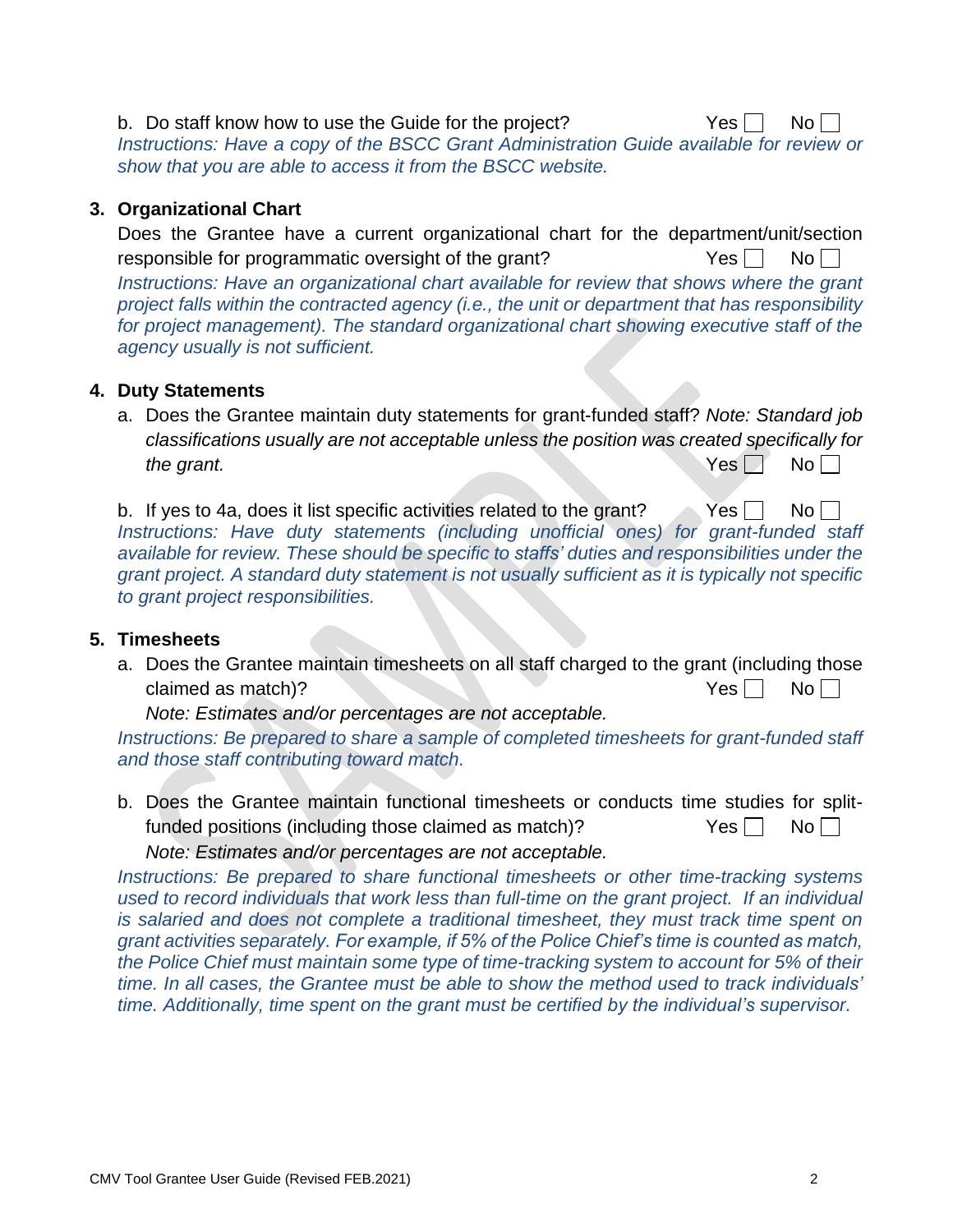#### **6. Staff Positions**

a. Are all authorized positions are filled and performing grant-related duties?

 $Yes \Box No \Box$ 

b. If no to 6a, list all unfilled positions and explanations for vacancies. *Instructions: If the answer is no to 6a, list all unfilled positions with explanations for why they are still vacant.*

#### **7. Anticipated Changes**

| a. Are there any anticipated changes to staff or the project? |  | $Yes \Box No \Box$ |
|---------------------------------------------------------------|--|--------------------|
|---------------------------------------------------------------|--|--------------------|

b. If yes to 7a, explain the changes. *Instructions: If the answer is yes to 7a, provide explanations.*

#### **8. Subcontracts**

a. Does this grant provide for subcontracted services?  $Yes \cup No \cup$ 

b. If yes to 8a, list subcontracts awarded.

*Instructions: If yes to 8a, list all subcontracts below. Include the names of the subcontractors and dollar amount of each subcontract.*

c. If yes to 8a, are copies of the subcontract awards contained within the official project file? No research with the set of the set of the set of the set of the set of the set of the set of the set of the set of the set of the set of the set of the set of the set of the set of the set of the set of the set of t

*Instructions: Have copies of all subcontracts available for review.*

d. If yes to 8a, do subcontracts contain the required language from the BSCC contract (e.g., access to program and fiscal records, access to facility, access to program participants, Non-Discrimination clause, Civil Rights compliance)?

 $Yes \Box No \Box$ 

*Instructions: Ensure all subcontracts contain the General Terms and Conditions from the BSCC contract.*

e. If yes to 8a, do subcontracts appear to be in compliance with conflict of interest laws that prohibit individuals or organizations that participated on the Executive Steering Committee for this grant? The Committee for this grant?

*Instructions: Check to ensure none of the individuals or organizations represented on the Executive Steering Committee are subcontractors on the grant.*

## **9. Non-Governmental Organization (NGO) Assurances**

Does the Grantee have assurance documentation for **each** NGO listed on Appendix B within the Grant Agreement? The Vestal of the Vestal Note Note that The Vestal Note is not a very set of the Vestal Note in the Vestal Note in the Vestal Note in the Vestal Note in the Vestal Note in the Vestal Note in the

*Instructions: Prior to the visit, pull the Appendix B that was signed by your Authorized Officer. Ensure that you have assurance documentation for all of your subcontractors. Have copies of proof available for review. If you have added new subcontractors since submitting the signed Appendix B, discuss this during the visit.*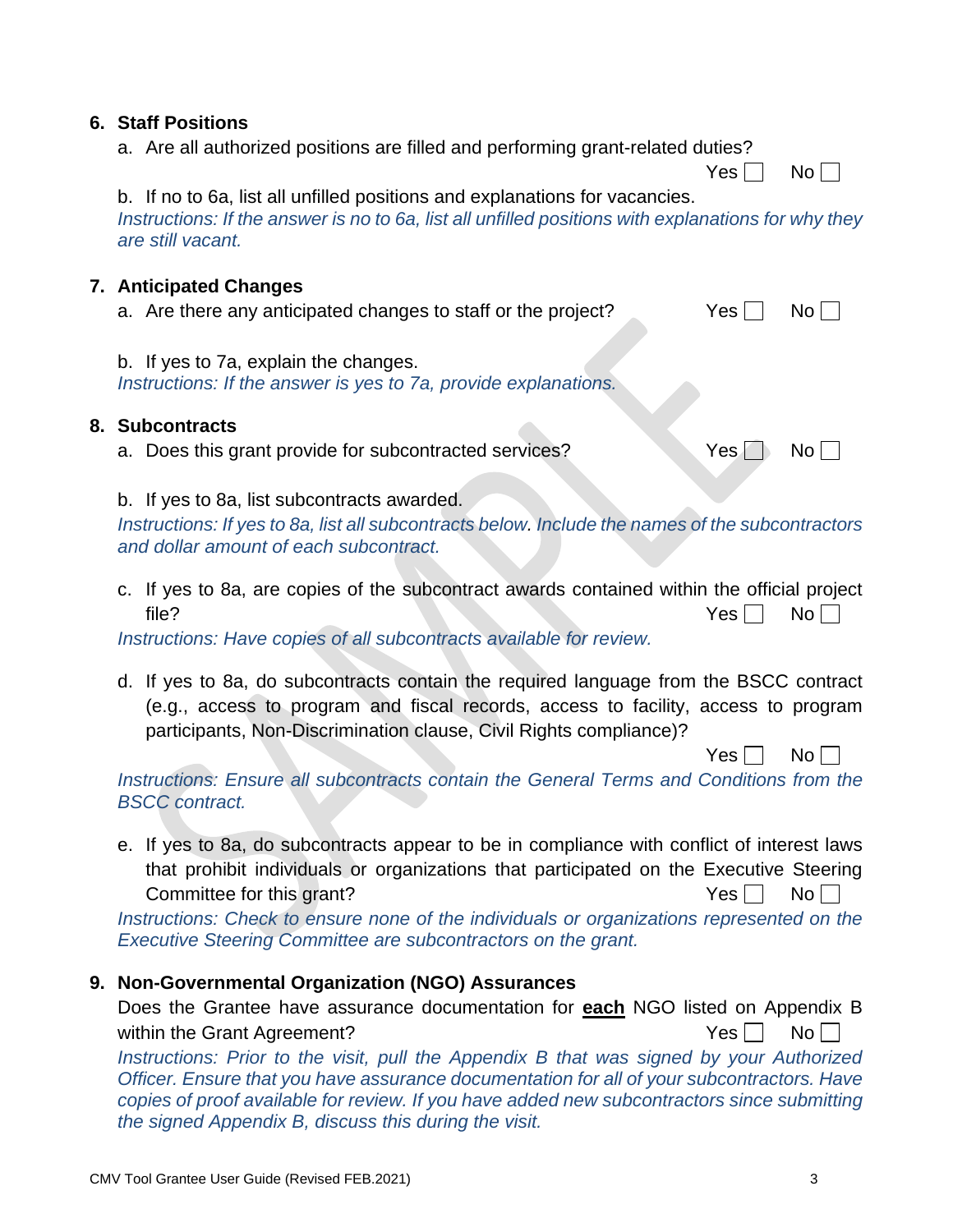#### **10.Budget Modifications**

a. Are copies of project budget modifications maintained in the official file?

*Instructions: If budget modifications have been submitted, check to ensure you are working from the most recent version of your budget.*

b. Were there any substantial modifications made that were not approved by the BSCC?

 $Yes \Box No \Box$ 

 $Yes \Box No \Box$ 

#### c. If yes to 10b, explain.

*Instructions: Grantees are not allowed to make substantial program modifications without prior approval from the BSCC. A substantial modification is one that would change the original intent, purpose, or nature of the grant project. If yes to 10b, document the changes made and the reason(s) for the change(s). This item may require follow-up.*

#### **FOR BSCC USE ONLY: Field Representative Comments for Administrative Review Section**

*Do not provide a response here. BSCC use only.*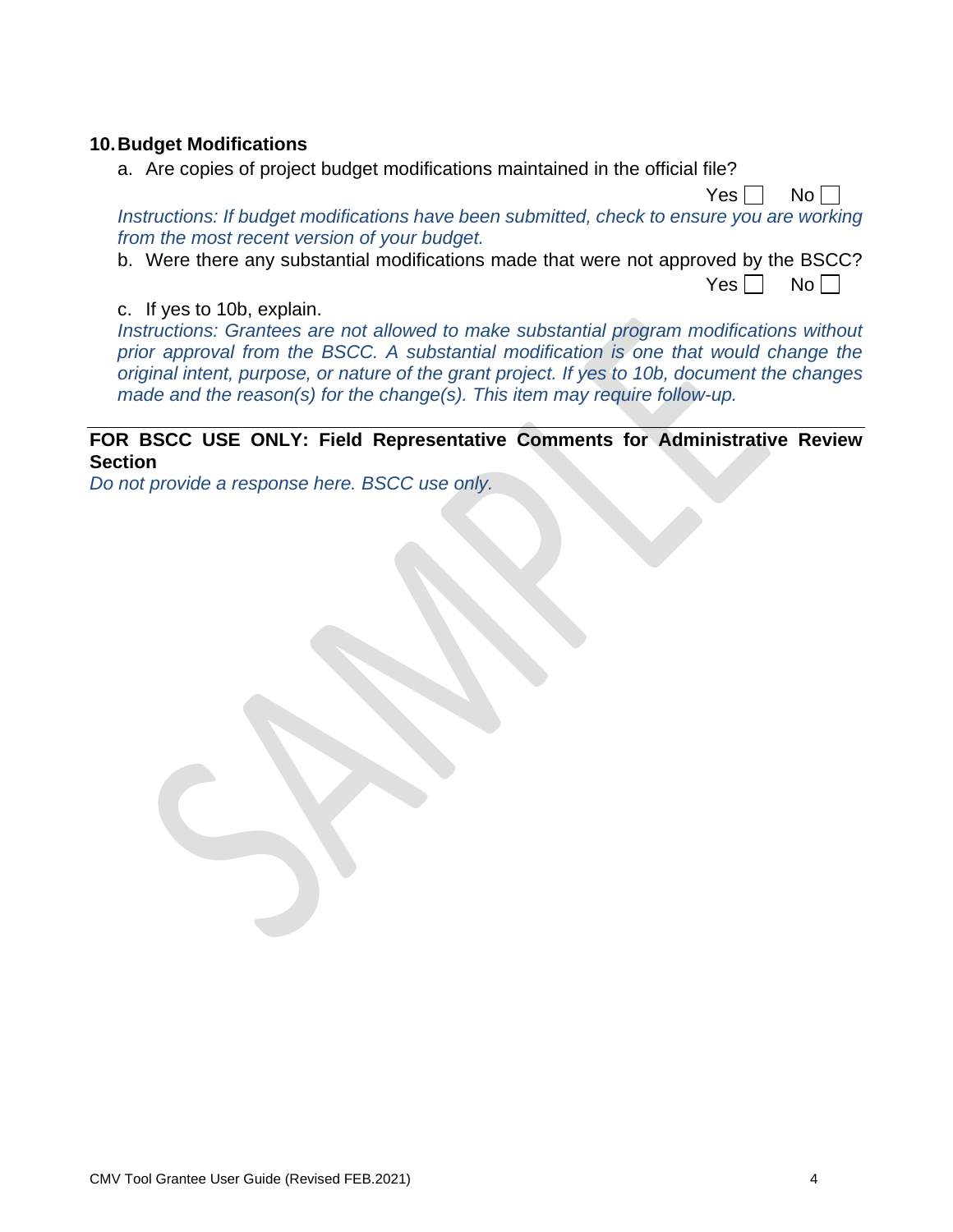#### **II. CIVIL RIGHTS REVIEW**

#### **For State Grants Only:**

#### **1. Non-Discrimination for Participants**

a. Does the Grantee ensure the services provided are not denied to any person on the basis of race, religious creed, color, national origin, ancestry, physical disability, mental disability, medical condition, genetic information, marital status, sex, gender, gender identity, gender expression, age, sexual orientation, or military and veteran status?

b. If no to 1a, explain.

*Instructions: If no to 1a, describe how your agency ensures that no individuals are denied services because of a protected class.*

#### **2. Non-Discrimination for Employees**

a. Does the Grantee ensure that employees and applicants for employment are never unlawfully discriminated against because of race, religious creed, color, national origin, ancestry, physical disability, mental disability, medical condition, genetic information, marital status, sex, gender, gender identity, gender expression, age, sexual orientation, or military and veteran status?  $Yes \Box \qquad No \Box$ 

#### b. If no to 2a, explain.

*Instructions: Describe how your agency ensures that employees are not discriminated against as part of a protected class.*

#### **For Federal Grants Only:**

#### **1. Equal Employment Opportunity Plan**

a. If the Grantee is required to prepare and submit an Equal Employment Opportunity (EEO) Plan online to the Office for Civil Rights (OCR), have they done so within the last 24 months? No was a set of the set of the set of the set of the set of the set of the set of the set of the set of the set of the set of the set of the set of the set of the set of the set of the set of the set of the set of

b. If yes to 1a, on what date did the Grantee submit their EEO Plan to the OCR?

\*A Grantee is required to prepare and submit an EEO Plan online to the Office for Civil Rights at [https://ojp.gov/about/ocr/eeop.htm,](https://ojp.gov/about/ocr/eeop.htm) if: 1) it is a state or local government agency or a private business; 2) has 50 or more employees; **and** 3) has received a subaward of \$25,000 or more.

\*A Grantee is **exempt** from preparing and submitting an EEO Plan if: 1) it is a nonprofit/community-based organization, an Indian tribe, medical/educational institution, a state or local government agency, or a private business **and** 2) has less than 50 employees or has received a subaward of \$25,000 or less.

 $Yes \Box No \Box$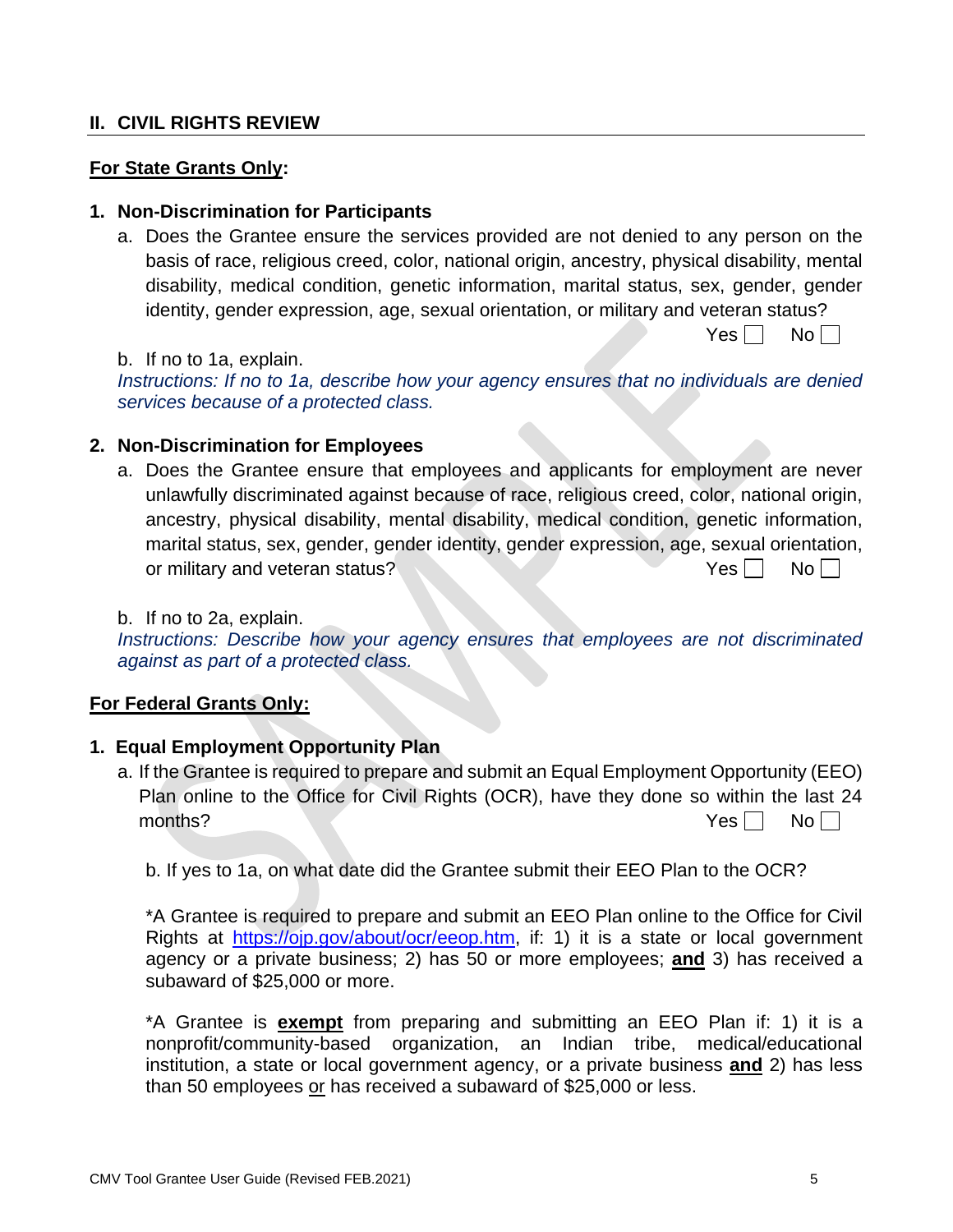\*If the Grantee is unsure as to whether they are required to prepare an EEO Plan, please refer to [https://ojp.gov/about/ocr/eeop.htm.](https://ojp.gov/about/ocr/eeop.htm)

*Instructions: Have a copy of the agency's current EEO Plan approval letter from The Office for Civil Rights, Office of Justice Programs available for review. An agency's EEO Plan must be updated every two years. Staff should know where to find it and how to access it.*

*An EEO Plan is a comprehensive document that analyzes a recipient's relevant labor market data, as well as the recipient's employment practices, to identify possible barriers to the participation of women and minorities in all levels of a recipient's workforce. Its purpose is to ensure the opportunity for full and equal participation of men and women in the workplace, regardless of race, color, or national origin (from the Office of Justice Programs website: [https://ojp.gov/about/ocr/eeop.htm\)](https://ojp.gov/about/ocr/eeop.htm).*

#### **2. EEO Plan Certification**

- a. Has the Grantee been able to produce a current (within the last 12 months) Certification Form? No research with the set of the set of the set of the set of the set of the set of the set of the set of the set of the set of the set of the set of the set of the set of the set of the set of the set of the set of t
- b. If yes to 2a, on what date did the Grantee complete their Certification Form online to the OCR?

\*All Grantees are required to prepare and submit a Certification Form online to the Office for Civil Rights at [https://ojp.gov/about/ocr/eeop.htm.](https://ojp.gov/about/ocr/eeop.htm) By submitting the Certification Form, the Grantee either acknowledges its obligation to develop and submit an EEO Plan to the Office for Civil Rights, OR the Grantee declares their exemption from the EEO Plan submission requirement.

\*For questions about preparing and submitting the Certification Form, please refer to [https://ojp.gov/about/ocr/eeop.htm.](https://ojp.gov/about/ocr/eeop.htm)

*Instructions: Have a copy of the agency's current Certification Form for review. An agency's Certification Form must be submitted every year.* 

## **3. Non-Discrimination**

- a. Is the Grantee able to provide a current EEO Policy, job advertisement, or blank employment application that states it does not discriminate in employment practices based on all current protected classes<sup>\*</sup> listed below? Yes No *Instructions: Be able to provide a document that states the Grantee does not discriminate in employment practices based on all current protected classes.*
- b. Is the Grantee able to provide a current Anti-Discrimination Policy Statement, brochure, or posting showing it does not discriminate in the delivery of services or benefits based on all current protected classes\* listed below?  $Yes \Box \text{ No } \Box$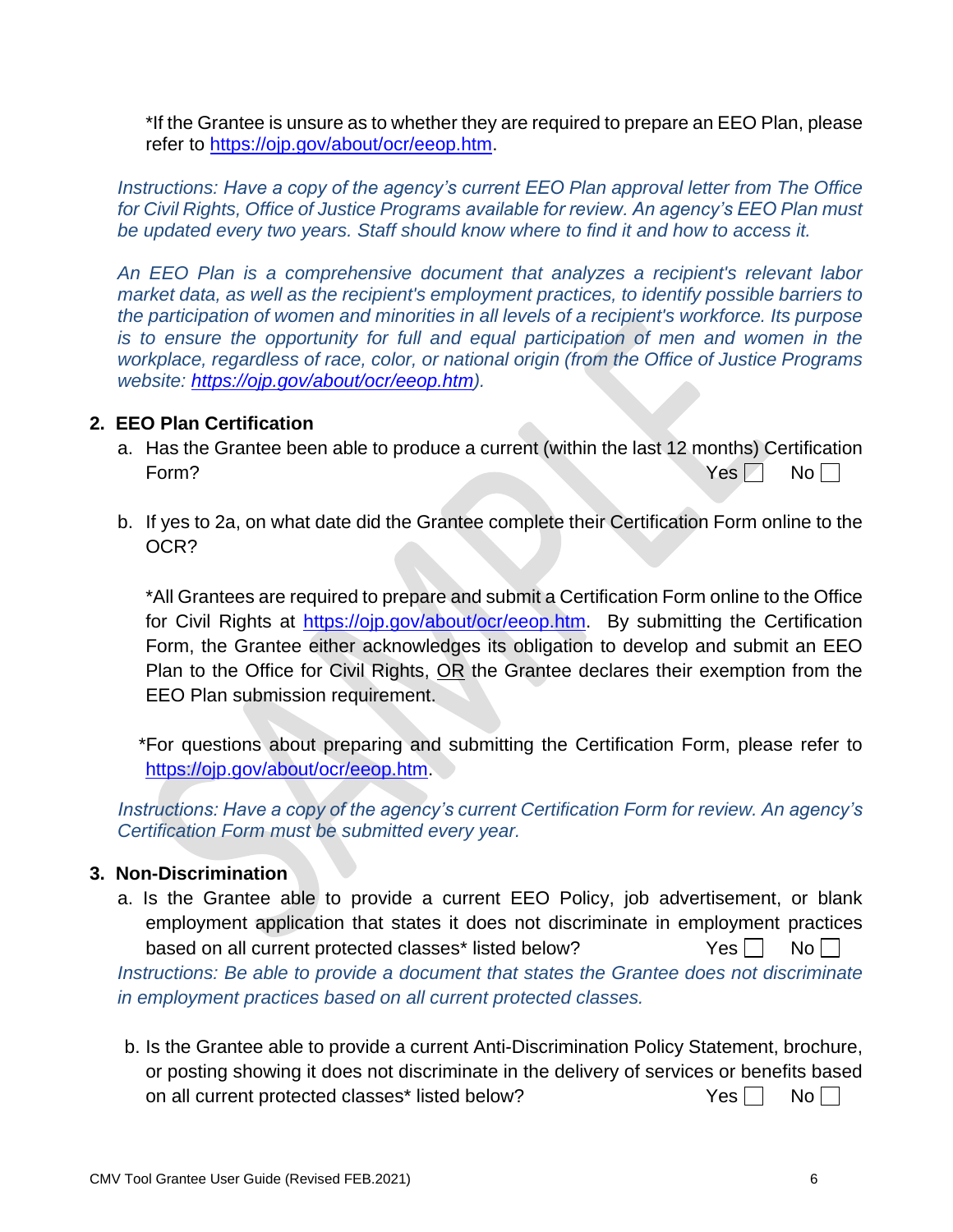*Instructions: Be able to provide a document that states the Grantee does not discriminate in the delivery of services or benefits based on all current protected classes.*

c. Is the Grantee able to provide a written policy or procedure that notifies employees, program participants, and beneficiaries on how to file complaints and grievances alleging discrimination based on all current protected classes\* listed below?

|--|--|--|--|--|

If yes to 3c, has the Grantee adopted grievance procedures that provide for the prompt and equitable resolution of complaints alleging discrimination based on all current protected classes\* listed below?  $Yes \Box \qquad No \Box$ 

*Instructions: Be able to provide a written policy or procedure on how complaints and grievances alleging discrimination are filed and what steps are taken following receipt of discrimination claim based on all current protected classes.*

d. Does the Grantee have a designated employee to coordinate compliance with prohibiting discrimination in employment practices and in the delivery of services based on all current protected classes\* listed below? Yes  $\Box$  No  $\Box$ 

If yes to 3d, enter name, title, and contact information for the designated employee. *Instructions: Provide the name, title, and contact information for the designated person.*

e. Has the Grantee submitted to the OCR any adverse findings of discrimination against the Grantee, issued by a federal or state court, or a federal or state administrative agency (i.e., Equal Employment Opportunity Commission, California Department of Fair Employment and Housing, etc.)?  $Yes \bigcap_{\alpha} No \bigcap_{\alpha}$ 

*Instructions: If there have been findings of discrimination, have documentation available that shows those findings have been submitted to OCR.*

\*Current Protected Classes:

Ancestry, age, color, disability (physical and mental, includes HIV and AIDS), genetic information, gender identity, gender expression, marital status, medical condition (genetic characteristics, cancer or a record or history of cancer), military or veteran status, national origin, race, religion (includes religious dress and grooming), sex/gender (includes pregnancy, childbirth, breastfeeding and/or related medical conditions), sexual orientation, or request for FMLA.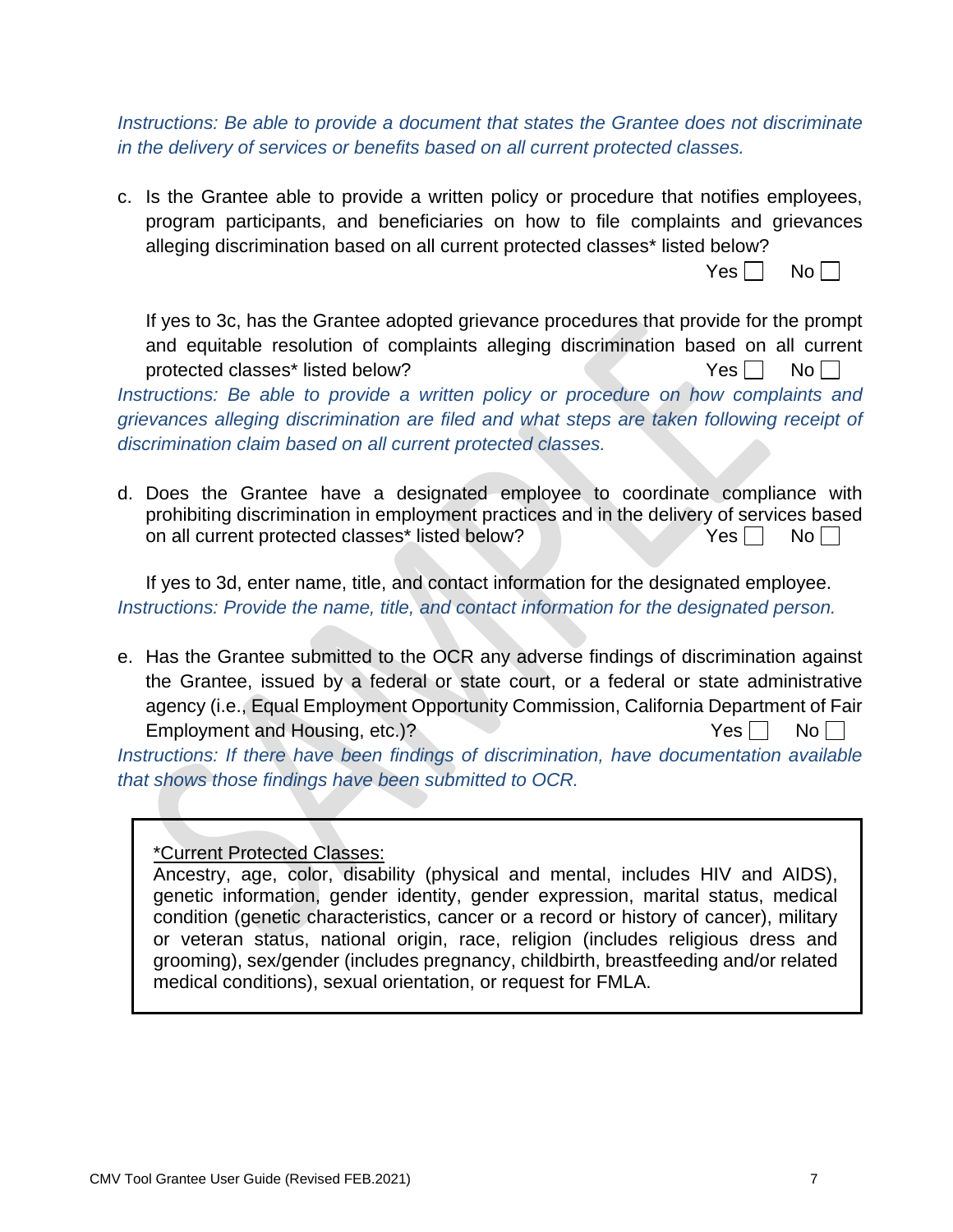## **4. Limited English Proficiency (LEP)**

Is the Grantee able to produce a policy or procedure on how it provides meaningful access to its programs, services and activities to persons who have limited English proficiency (i.e., written language/oral interpretation services, bilingual staff, telephone interpreter lines, community volunteers, etc.)?

#### Explain the project's process.

*Instructions: Briefly explain the project's written policy on program access for individuals with LEP and have the policy available for review.*

#### **5. Training**

a. Did the grantee review and comply with the following Code of Federal Regulations  $(CFR)$  [28 CFR §§ 42.105](https://gcc02.safelinks.protection.outlook.com/?url=https%3A%2F%2Fwww.law.cornell.edu%2Fcfr%2Ftext%2F28%2F42.105&data=04%7C01%7CRicardo.Goodridge%40bscc.ca.gov%7C723800fbe5354b777b0808d8d2d9b874%7Ca9b1f1d83de14f06a10ca6aaf9052088%7C0%7C0%7C637491179836634167%7CUnknown%7CTWFpbGZsb3d8eyJWIjoiMC4wLjAwMDAiLCJQIjoiV2luMzIiLCJBTiI6Ik1haWwiLCJXVCI6Mn0%3D%7C1000&sdata=Bi01P6DmbaDaVAVIq6S6IbOiApta9Gl896UhPexAzn0%3D&reserved=0) and [42.204?](https://gcc02.safelinks.protection.outlook.com/?url=https%3A%2F%2Fwww.law.cornell.edu%2Fcfr%2Ftext%2F28%2F42.204&data=04%7C01%7CRicardo.Goodridge%40bscc.ca.gov%7C723800fbe5354b777b0808d8d2d9b874%7Ca9b1f1d83de14f06a10ca6aaf9052088%7C0%7C0%7C637491179836634167%7CUnknown%7CTWFpbGZsb3d8eyJWIjoiMC4wLjAwMDAiLCJQIjoiV2luMzIiLCJBTiI6Ik1haWwiLCJXVCI6Mn0%3D%7C1000&sdata=cyi5rcBUorCE5%2Bqpg8Me5jOggQwHkXIhvdVOSZlHnkU%3D&reserved=0) Yes  $\Box$  No  $\Box$ 

Grantee are strongly encouraged to review the online training videos administered by the U.S. Department of Justice, Office of Justice Programs, Office for Civil Rights located at [https://www.ojp.gov/program/civil-rights/video-training-grantees/overview,](https://www.ojp.gov/program/civil-rights/video-training-grantees/overview) before the BSCC comprehensive monitoring site visit.

b. Did the Grantee review the online training videos administered by the U.S. Department of Justice, Office of Justice Programs, Office for Civil Rights?

Yes  $\Box$  No  $\Box$ 

If the Grantee has questions about compliance with civil rights obligations and nondiscrimination provisions, please refer to [https://ojp.gov/about/ocr/eeop.htm.](https://ojp.gov/about/ocr/eeop.htm)

**Note:** At a minimum, the Project Director and Financial Officer are strongly encouraged to complete the OCR online training within 120 days of the signed BSCC grant agreement. For employee turnover in these key positions, it is recommended to have the individuals complete the OCR online training within 120 days of hire. It is also recommended if a Grantee contracts with an organization to provide services, at least one person is encouraged to review the OCR online training videos.

*Instructions: Be prepared to discuss who takes the civil rights training, and how often civil rights training is done to ensure compliance with applicable federal civil rights laws.*

#### **6. Faith-Based or Religious Organization**

Only Answer if Grantee is a faith-based organization:

a. Does the Grantee provide federally funded services to eligible beneficiaries regardless of religion, a religious belief, a refusal to hold a religious belief, or a refusal to attend or participate in a religious practice?  $Yes \Box \quad No \Box$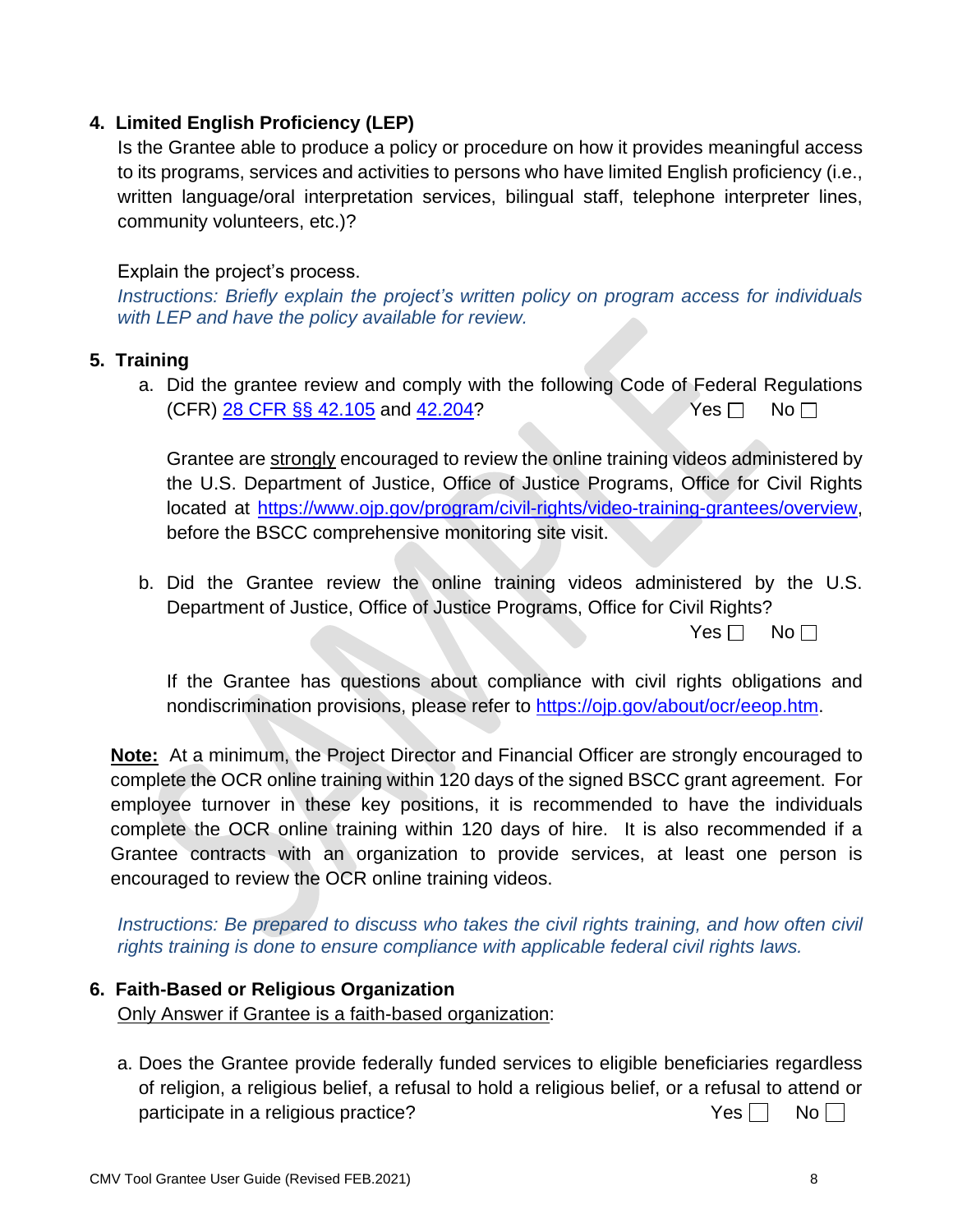| b. Does the Grantee maintain its religious activities separate from its federally funded |  |  |  |                    |  |
|------------------------------------------------------------------------------------------|--|--|--|--------------------|--|
| services or benefits?                                                                    |  |  |  | $Yes \Box No \Box$ |  |

- c. Does the Grantee ensure that participation in its religious activities is voluntary for program participants in its federally funded program?  $Yes \Box \ No \Box$
- d. Does the Grantee provide appropriate notice to program beneficiaries or prospective beneficiaries that the Grantee does not discriminate on the basis of religion in the delivery of services or benefits?
- e. Does the Grantee notify those program beneficiaries who object to the "religious character" of the Grantee that they will make a reasonable effort to locate, and notate its records of, an alternate organization that offers comparable services and benefits?

 $Yes \Box No \Box$ 

 $Yes \mid \text{No} \mid \text{ }$ 

*Instructions: If applicable, be prepared to discuss these items and/or provide documentation to show compliance.*

**FOR BSCC USE ONLY: Field Representative Comments for Civil Rights Review Section:** *Do not provide a response here. BSCC use only.*

*.*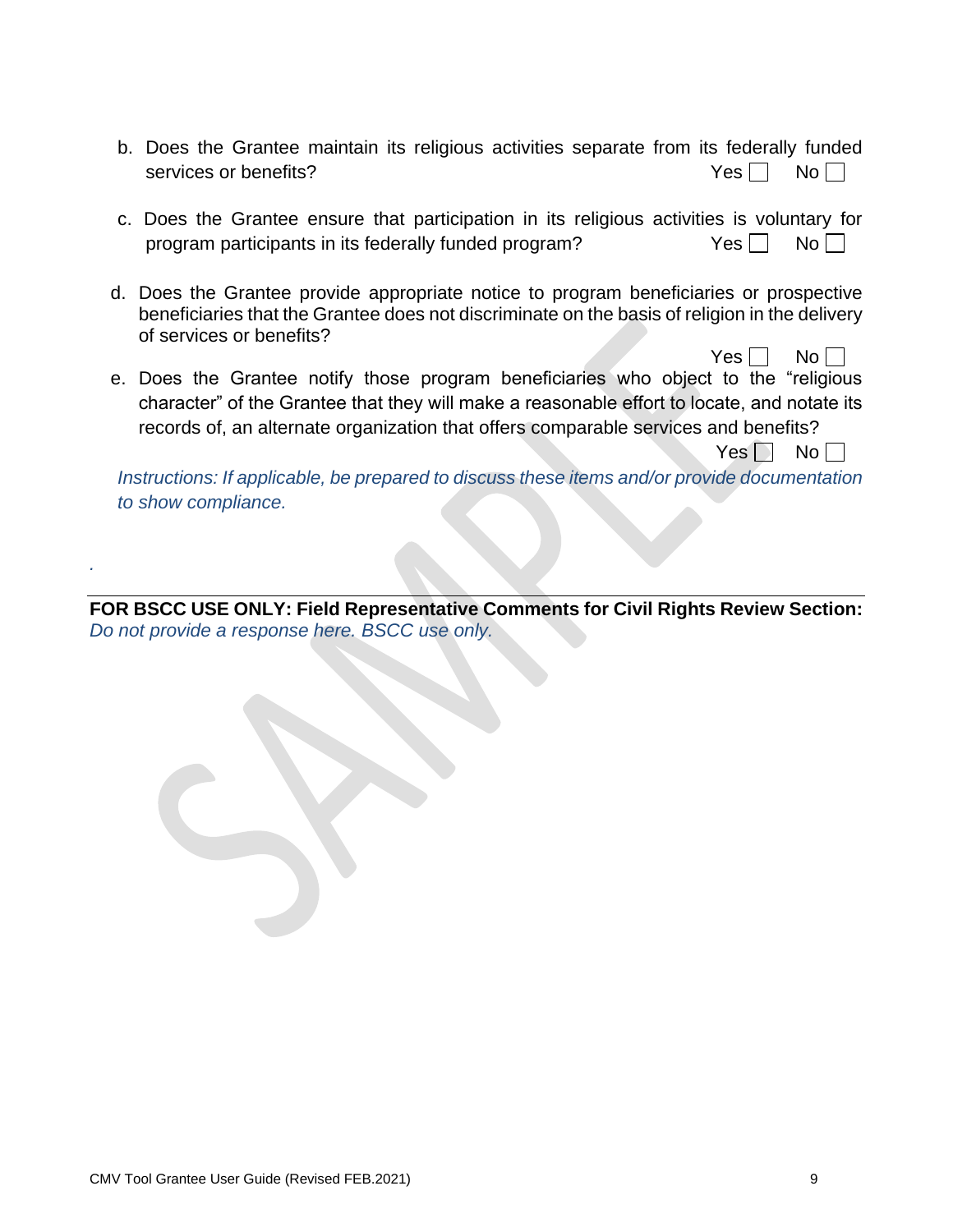### **III. FISCAL REVIEW**

#### **1. Budget File**

Does the Grantee maintain an official budget file for the project? Yes  $\Box$  No  $\Box$ *Instructions: Have copy of the official budget file available for review. An electronic file is acceptable.*

#### **2. Fiscal Policies and Procedures**

- a. Does the Grantee maintain written procedures for the fiscal policies related to the grant?
	- $Yes \Box No \Box$
- b. If yes to 2a, are the fiscal policies accessible by the grant's fiscal staff?

| ∼ | חצ |
|---|----|
|---|----|

c. Can the Grantee explain its agency's claims, payments, and reimbursement/disbursement processes as they relate to this grant (i.e., agency checks and balances)?  $Yes \Box \qquad No \Box$ 

*Instructions: Be prepared to provide your agency's written fiscal policies and procedures and explain how the grants management process fits into those procedures. Ensure both the fiscal and program staff can explain the policies and procedures and their roles in carrying them out.*

*Be prepared to answer the following types of questions: Do all staff have access to fiscal policies and procedures? Describe how your agency maintains adequate checks and balances. Who prepares the invoices? Who approves them? Who receives payments from the BSCC? Who is responsible for reimbursement to subcontractors?*

#### **3. Invoices**

a. Are BSCC invoices (BSCC Form 201) current and spending is on track?

 $Yes \Box No \Box$ 

*Instructions: Be prepared to discuss expenditures to date, even those that have not yet been submitted to BSCC.*

b. Are copies of the BSCC invoices for reimbursement/disbursement contained within the official file?  $Y$ es  $\Pi$  No $\Pi$ 

*Instructions: Make sure to have copies of all invoices available for review.*

c. Do the fiscal/accounting records (to be reviewed during the visit) contain adequate supporting documentation for all claims on BSCC invoices, including match?

Yes I Noll

*Instructions: Be prepared to provide supporting documentation for all BSCC grant expenditures and match claimed. Supporting documentation may include timesheets, payroll registers, receipts for equipment or supplies, invoices from subcontractors, etc.*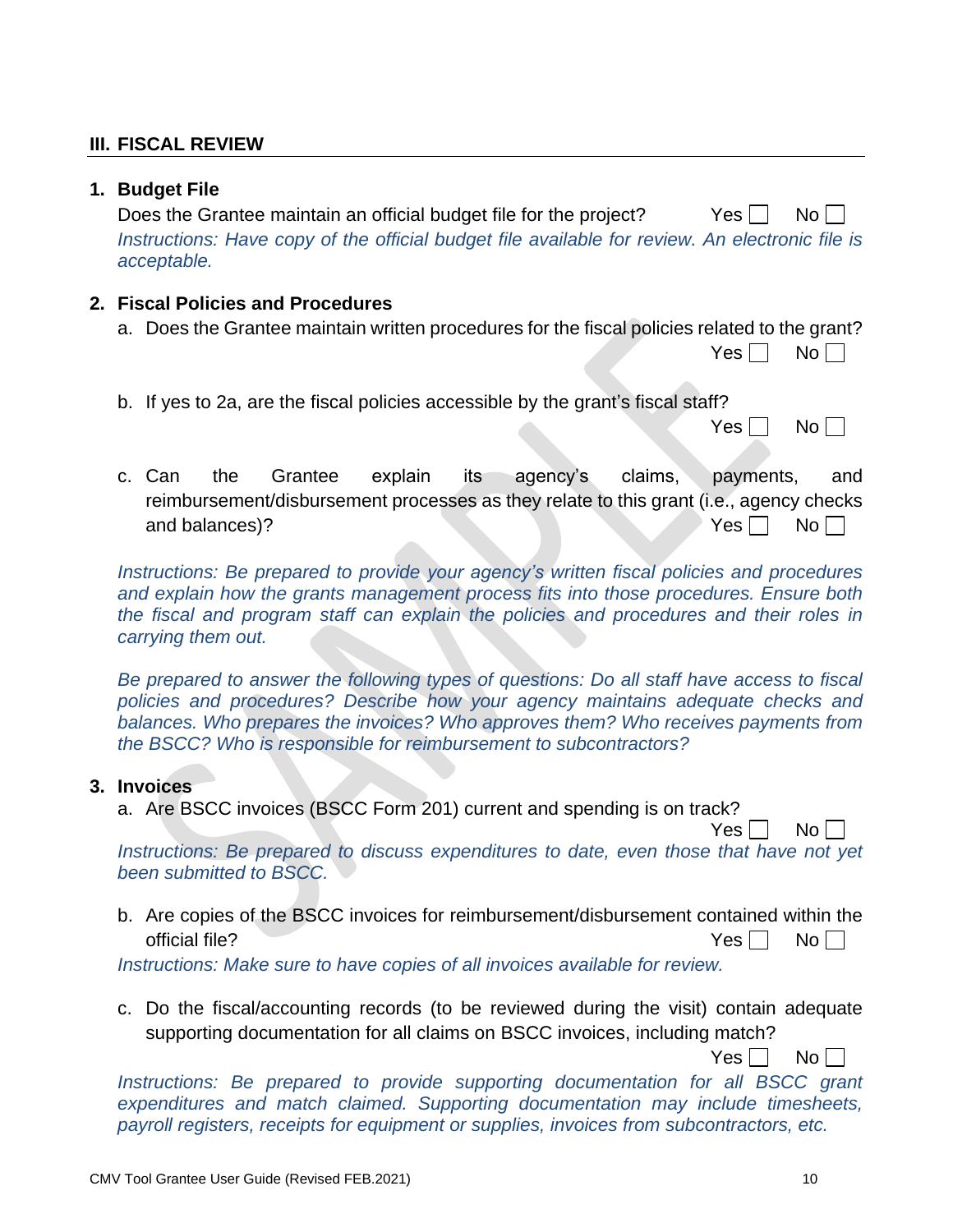d. Can salaries and benefits can be easily tied back to BSCC reimbursement/disbursement  $invoices?$  No

*Instructions: Ensure all costs claimed for Salaries and Benefits can be easily tied back to timesheets and payroll registers.*

*e.* Does the Grantee maintain supporting documentation or a calculation methodology for indirect costs or overhead claimed on BSCC invoices (e.g., an approved Indirect Cost Rate)? No and the set of the set of the set of the set of the set of the set of the set of the set of the set of the set of the set of the set of the set of the set of the set of the set of the set of the set of the set of

*Instructions: Be able to show how indirect costs are calculated. If applicable, provide a copy of approved Negotiated Indirect Cost Rate or approved Cost Allocation Plan.* 

f. Do expenditures appear to meet contract eligibility, as defined in the BSCC Grant Administration Guide? And Administration Guide? A Control of Alberta Control of Alberta Control of Alberta Control of Alberta Control of Alberta Control of Alberta Control of Alberta Control of Alberta Control of Alberta

*Instructions: Provide verification that purchases, or costs claimed were not on the list of items prohibited by the RFP and/or state/federal grant regulations.*

## **4. Tracking**

a. Are BSCC contract funds are deposited into separate fund accounts or coded to distinguish grant funds from other fund sources? Yes  $\Box$  No  $\Box$ *Instructions: Be able to show the fund account or code number for the grant. If receiving*

*more than one grant from the BSCC, be able to provide a list of each separate account.*

b. Does the Grantee maintain a tracking system for purchases, including receipts and disbursements, related to the grant program?  $Yes \Box \qquad No \Box$ 

*Instructions: Be able to describe how the project prepares a grant-related purchase and/or how it processes an invoice submitted by a subcontractor.*

c. Are tracking reports regularly reviewed by management and/or program staff?

 $Yes \Box No \Box$ 

*Instructions: Be prepared to discuss if managers periodically review tracking reports to ensure spending is on track, etc.* 

d. Can the Grantee provide general ledgers documenting the entries for receipts and disbursements?  $Y$ es  $\Box$  No $\Box$ 

*Instructions: Be prepared to provide general ledgers documenting the entries for receipts and disbursements.*

#### **5. Equipment/Fixed Assets**

a. Has the Grantee purchased or leased equipment/fixed assets with grant funds?

 $Yes \Box No \Box$ 

b. If yes to 5a, are the equipment/fixed assets listed in the Budget or in a Budget Modification?  $Yes \Box \qquad No \Box$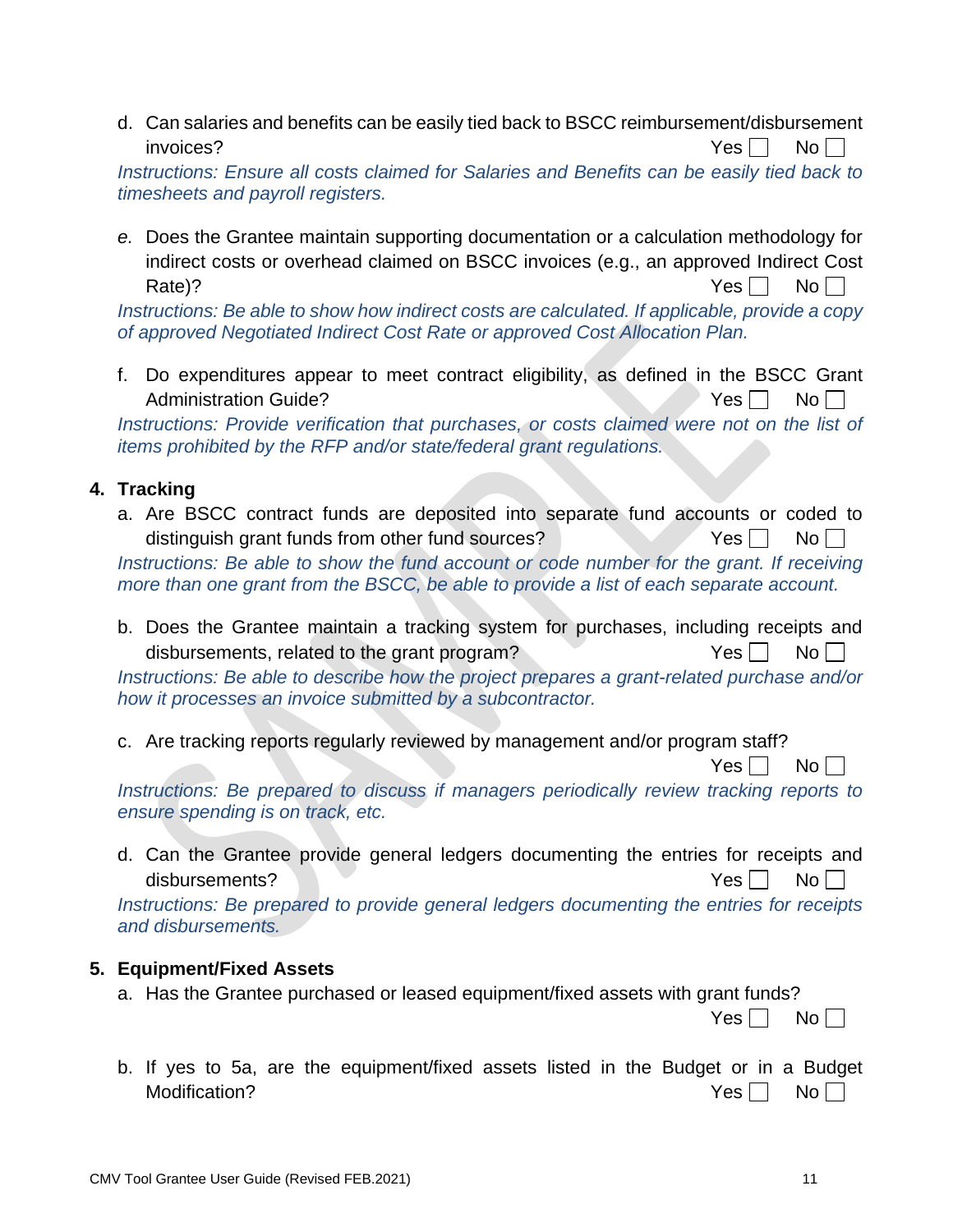*Instructions: If applicable, be able to provide the Budget and/or Budget Modifications where the equipment is listed.*

c. If yes to 5a, did the Grantee receive prior approval from the BSCC for purchases of equipment/fixed assets that were more than \$3,500 per item?

 $Yes \Box No \Box$ *Instructions: If purchases were made that were more than \$3,500 per item, be able to provide documentation of prior approval for these purchases, even if items were listed in the Budget or Budget Modification.*

- d. If yes to 5a, does the Grantee maintain an inventory list of equipment/fixed assets purchased with grant funds?  $Yes \Box \qquad No \Box$ *Instructions: Be prepared to provide an inventory list for all equipment/fixed assets.*
- e. If yes to 5a, does the Grantee maintain proof of receipt of equipment/fixed assets?

*Instructions: Have receipts available for review.*

### **6. Supplanting**

| Can the Grantee verify that expenditures submitted for grant reimbursement (including                                                                                                                                                                |  |
|------------------------------------------------------------------------------------------------------------------------------------------------------------------------------------------------------------------------------------------------------|--|
| salaries and benefits) are not also claimed/reimbursed under another separate agreement                                                                                                                                                              |  |
| $Yes \Box No \Box$<br>or funding stream (supplanting)?                                                                                                                                                                                               |  |
| Instructions: Be prepared to discuss other grants or other funding sources that support the<br>grant project. If positions now funded by the grant existed before the BSCC grant was<br>awarded, be prepared to discuss how supplanting was avoided. |  |

### **7. Match**

- a. Is the Grantee in compliance with the match requirement?  $Yes \Box \quad No \Box$
- b. If no to 7a, is there a plan to meet the contractually obligated match percentage/amount?

 $Yes \Box No \Box$ 

 $Yes \Box No \Box$ 

*Instructions: Be prepared to describe a plan for meeting the match requirement. Note: Match may also be referenced as leveraged funds.*

## **8. Project Income**

- a. Does the Grantee generate income from grant funds (e.g., fundraisers, registration fees, interest earned on grant advances, etc.)?  $Yes \Box \quad No \Box$
- b. If yes to 8b, does the Grantee report that income with an explanation for how the income will be used on BSCC invoice?  $\overline{\phantom{a}}$   $\overline{\phantom{a}}$   $\overline{\phantom{a}}$   $\overline{\phantom{a}}$   $\overline{\phantom{a}}$   $\overline{\phantom{a}}$   $\overline{\phantom{a}}$   $\overline{\phantom{a}}$   $\overline{\phantom{a}}$   $\overline{\phantom{a}}$   $\overline{\phantom{a}}$   $\overline{\phantom{a}}$   $\overline{\phantom{a}}$   $\overline{\phantom{a}}$   $\overline{\phantom{a}}$   $\overline{\phantom{a}}$  *Instructions: If yes, confirm that all project income has been recorded on BSCC Form 201.*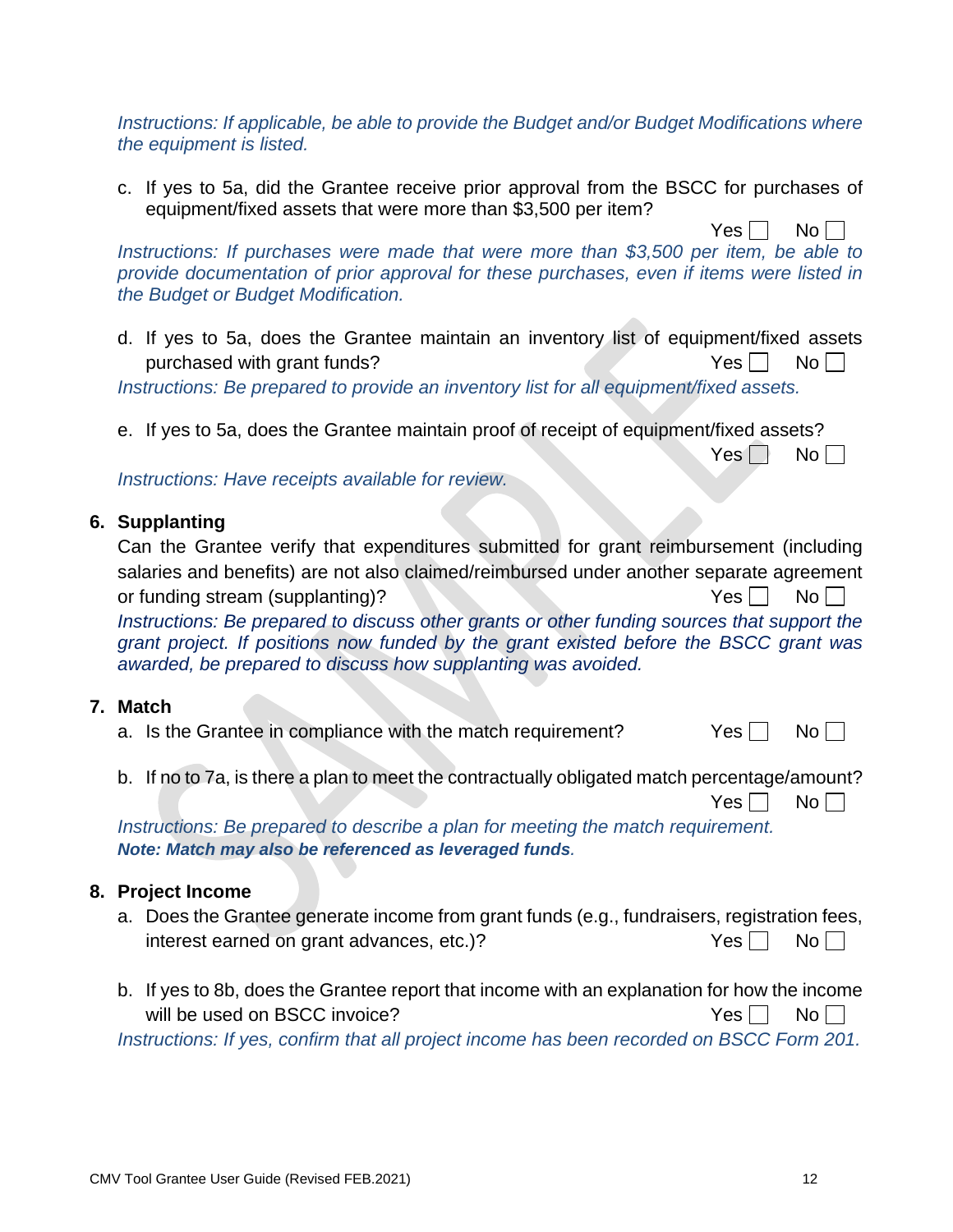#### **9. Subcontracts**

- a. Does the Grantee require subcontract agencies to submit source documentation with their billing invoice?  $Yes \Box \Box \Box$
- b. If yes to 9a, what type of documentation detail does the Grantee require subcontractors to submit? See the table below and check all that apply to the grant project.

|                                                                                | (check all that apply) |              |  |
|--------------------------------------------------------------------------------|------------------------|--------------|--|
| <b>Subcontractor Supporting Documentation</b>                                  | Grant                  | <b>Match</b> |  |
| List of positions funded:                                                      |                        |              |  |
| Documentation of staff hours (e.g. timesheets, time tracking<br>report, etc.): |                        |              |  |
| List of services delivered with dates, times, and locations:                   |                        |              |  |
| Participant sign-in sheets:                                                    |                        |              |  |
| Receipts for purchases (e.g. supplies, equipment, travel,<br>$etc.$ ):         |                        |              |  |
| Lease agreements:                                                              |                        |              |  |
| Participant support and incentive logs:                                        |                        |              |  |
| Mileage logs:                                                                  |                        |              |  |
| Other (describe below):                                                        |                        |              |  |

*Instructions: Check each type of documentation detail used for grant and/or match funds. Be prepared to review source documentation submitted by the subcontractors. Have source documentation available for review.* 

- c. Is the source documentation sufficient to justify charges?  $Yes \cap No \cap$
- d. Does the Grantee conduct desk audits of subcontract agencies? Yes  $\Box$  No  $\Box$

If yes to 9d, describe the process.

*Instructions: If yes, describe the process (e.g., How often? What type of documentation is requested?).*

*e.* Does the Grantee conduct site visits of subcontract agencies? Yes  $\Box$  No  $\Box$ If yes to 9e, describe the process.

*Instructions: If yes, describe the process (e.g., How often do the visits take place? Who conducts the visits? Is there a form that is used?).*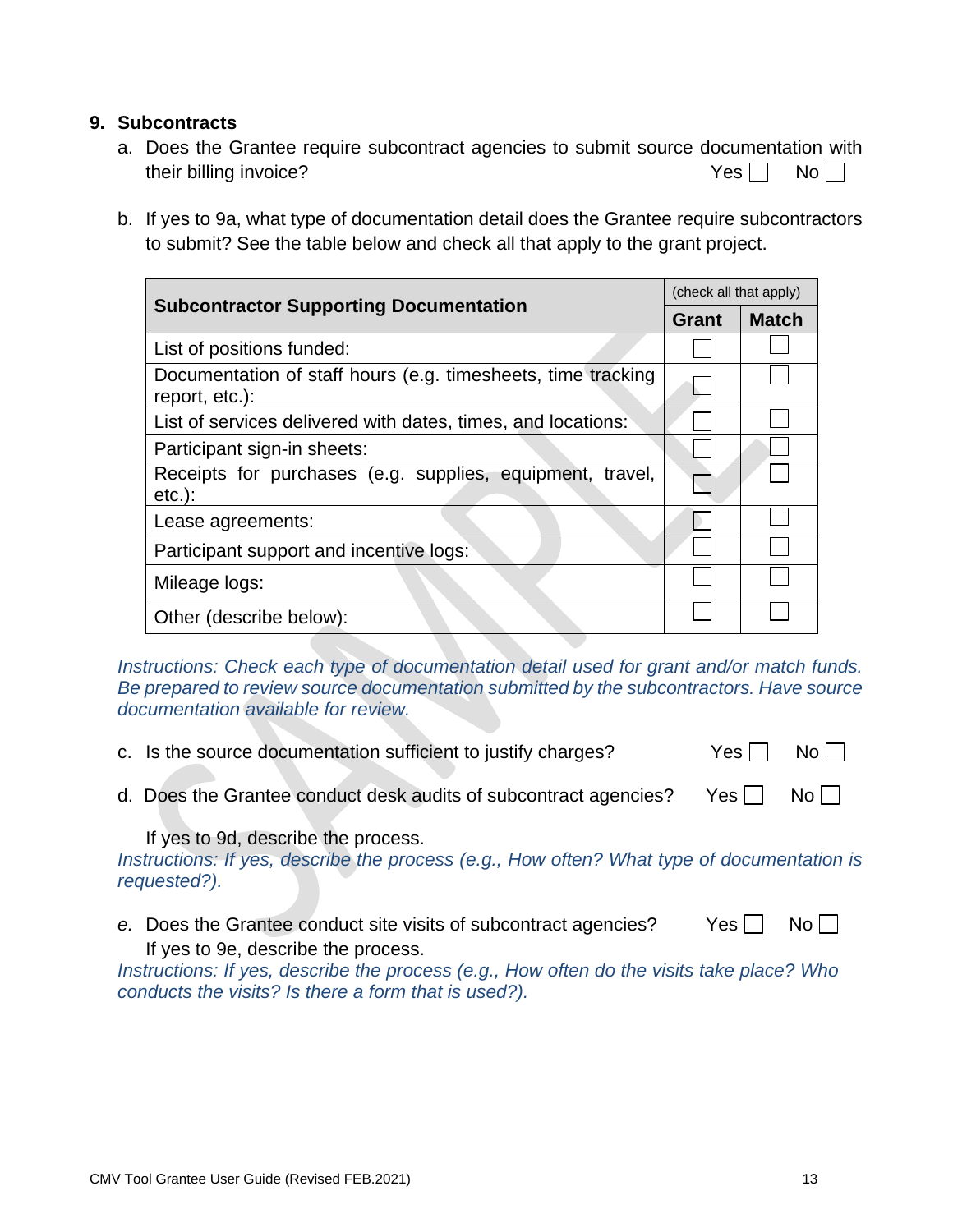#### **10. Audits**

- a. What type of audit report will the Grantee submit? Check only one report type.
	- Single City/County Audit Report

Program Specific Audit

Other:

- N/A
- b. Does the Grantee have audit reports covering the agency's internal control structure within the last two years?  $Yes \Box \qquad No \Box$

*Instructions: If an audit is required, confirm audit reports have been submitted to BSCC for any prior years that have been funded by this grant.*

**FOR BSCC USE ONLY: Field Representative Comments for Fiscal Review Section:** *Do not provide a response here. BSCC use only.*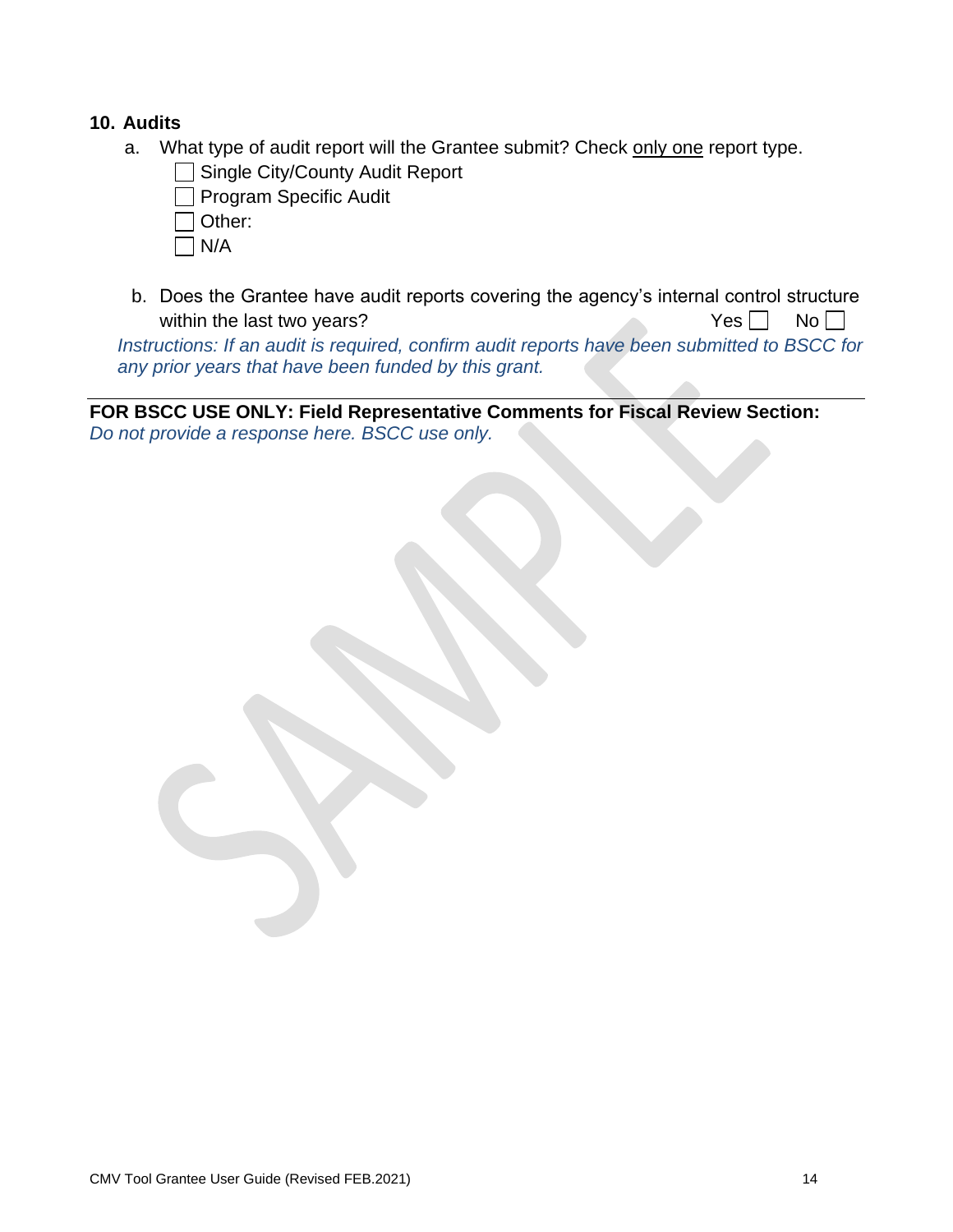#### **IV. PROGRAM REVIEW**

*Note: Some of the information collected in this section will be used to foster discussion and assist with technical assistance, not necessarily to determine compliance.* 

#### **1. Governing Body**

a. Does the grant require formation of some type of governing body (steering committee, coordinating council, etc.) to quide grant activities?  $Yes \mid No \mid$ 

*Instructions: Check the grant's RFP to see if this is a requirement. If so, have documentation available for review.*

b. If yes to 1a, has this body been formed and is it meeting as required?

 $Yes \Box No \Box$ 

*Instructions: Make available membership rosters, meeting schedules, and/or minutes of prior meetings for review.*

c. If yes to 1a, are all the required members participating? Yes  $\Box$  No  $\Box$ *Instructions: Be prepared to give reason if members are not participating.*

#### **2. Evidence-Based Interventions**

- a. Has the Grantee implemented an intervention(s) or strategy(ies) that they identify as evidence-based or as a promising practice?  $Yes \Box \qquad No \Box$
- b. If yes to 2a, list what source was used to determine the intervention(s) or strategy(ies) was evidence-based or a promising practice.

*Instructions: List interventions or strategies identified as evidence-based or promising practices and what source provided that information.*

c. Does the Grantee have a quality assurance or fidelity monitoring process in place to ensure that evidence-based or promising practice interventions are implemented as intended? Yes No

*Instructions: Describe the quality assurance or fidelity process used by the project. Be prepared to answer the following questions: Are staff trained as fidelity monitors? Is there an independent organization that was contracted to come back for periodic reviews? Are there "refresher" trainings for facilitators?* 

#### **3. Assessment Tools**

- a. Is the Grantee is providing direct services as part of their project? Yes  $\Box$  No  $\Box$
- b. If yes to 3a, are participants assessed for risk, need, and/or responsivity?

 $Yes \Box No \Box$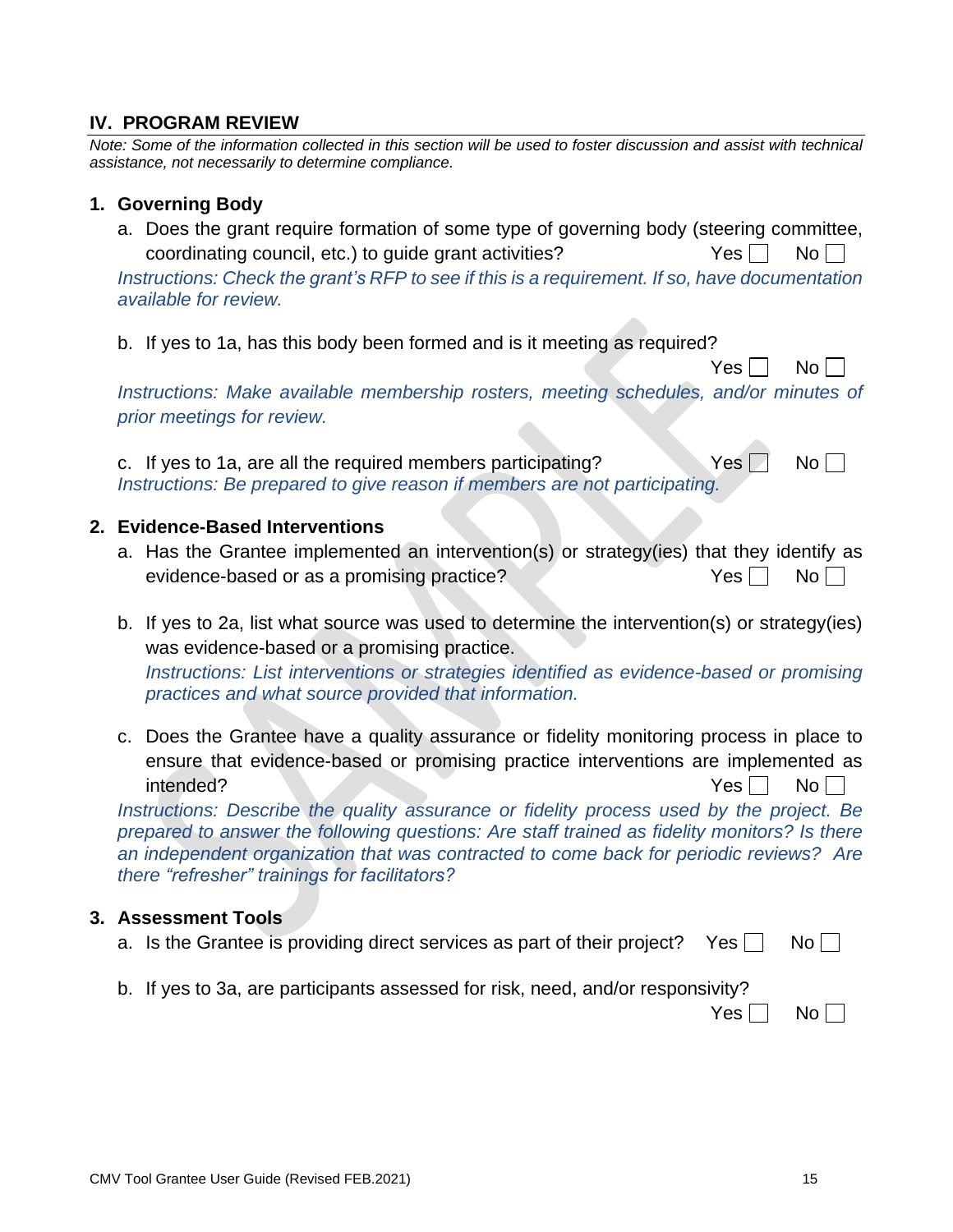c. If yes to 3b, which assessment tool(s) is being used (e.g., housing, mental health, substance use disorder [SUD], etc.)? Check all that apply.

| <b>Type of Assessment</b>                   | Yes | <b>No</b> | <b>Identify Tool(s)</b> |
|---------------------------------------------|-----|-----------|-------------------------|
| <b>Risk</b>                                 |     |           |                         |
| Need                                        |     |           |                         |
| Responsivity                                |     |           |                         |
| Other: Mental Health, SUD, Housing,<br>etc. |     |           |                         |

*Instructions: Select the assessment tool(s) used by the project.*

d. How is the information from the assessment used? If the project is providing direct services and participants are NOT assessed for risk, need, or responsivity, explain how an appropriate intervention(s) is determined for project participants. *Instructions: Explain the process used by the project.*

#### **4. Staff Training**

a. Do all project staff receive an orientation and/or training pertinent to the grant project?

 $Yes \Box No \Box$ 

*Instructions: Be prepared to answer all the following questions: Are staff oriented and trained to the specific mission, goals, objectives, purpose, culture, etc. of the grant project? Do all staff receive this same information and are unified in their understanding of the goals of the grant (i.e., "on the same page"), even if grant staff are from different agencies/organizations? For example: after the Grantee Orientation in Sacramento, was the information and materials shared with the entire grant project team?*

b. Are there opportunities for ongoing training for staff affiliated with the grant project?

 $Yes \mid \mid No \mid \mid$ 

*Instructions: Be prepared to describe staff training opportunities during the site visit.*

#### **5. Policies & Procedures**

a. Did the Grantee develop a written Program Manual or policies and procedures specific to the grant project?  $Yes \Box \qquad No \Box$ 

*Instructions: Be prepared to provide a written or electronic version of policies and procedures specific to the grant project.*

|  |  |  | b. If yes to 5a, are the above documents accessible to all staff? | $Yes \Box No \Box$ |  |
|--|--|--|-------------------------------------------------------------------|--------------------|--|
|--|--|--|-------------------------------------------------------------------|--------------------|--|

*Instructions: Be prepared to discuss whether staff have written policies and procedures or protocols to follow so that there is consistency in the way the grant project is implemented. Confirm that all staff, from top to bottom, have access to the policies and procedures.*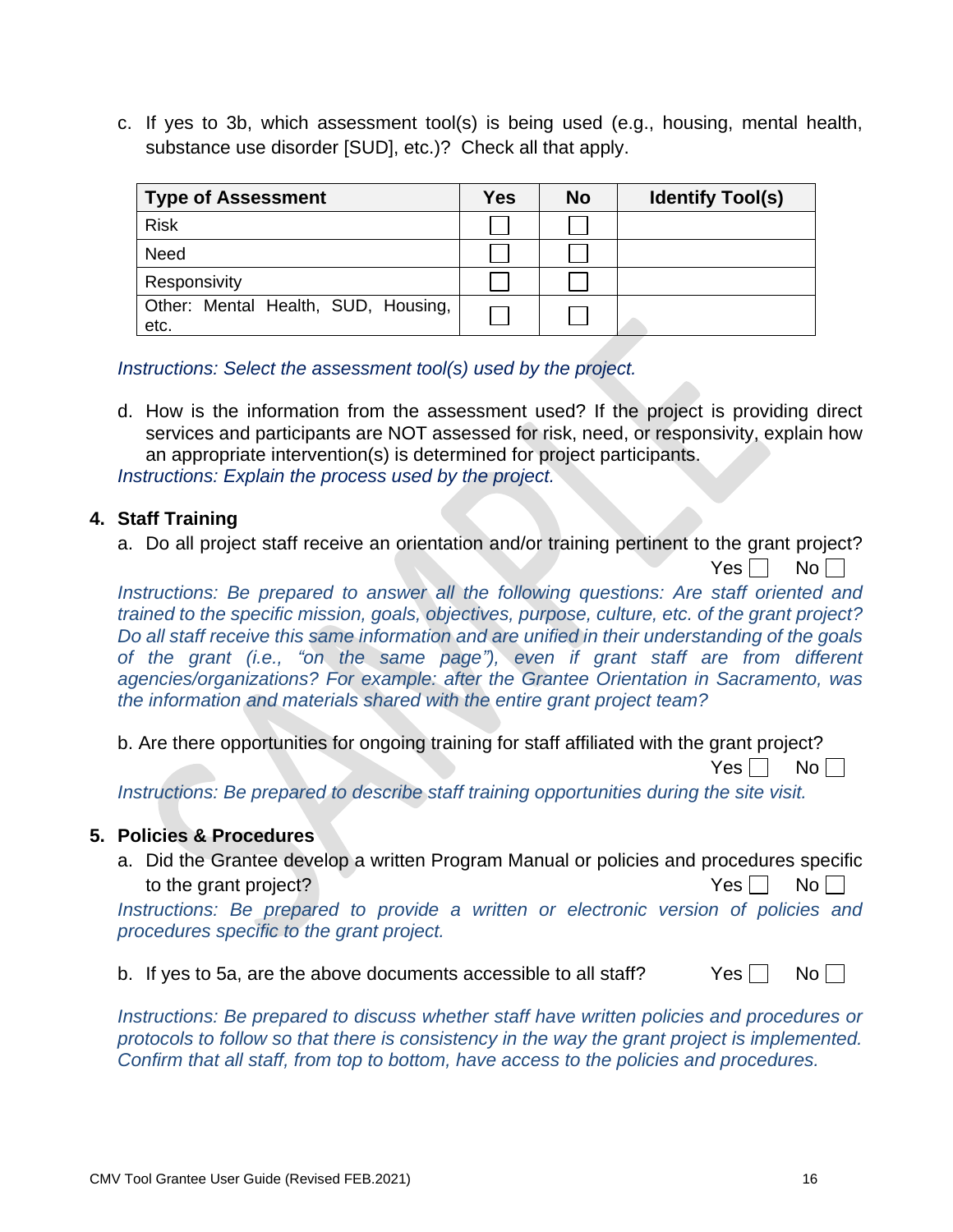## a. Will the Grantee continue service delivery after grant funds expire? Yes  $\Box$  No  $\Box$

**10.Sustainability**

funding sources to be used toward the project. *Instructions: Describe process.*

b. If yes to 10a, provide a brief description of the sustainability plan, including potential

**FOR BSCC USE ONLY: Field Representative Comments for Program Review Section** *Do not provide a response here. BSCC use only.*

- CMV Tool Grantee User Guide (Revised FEB.2021) 17
	-

## **6. Case Management/Tracking**

- a. Does the Grantee maintain an automated or web-based case management and/or data collection system to track clients served by the grant?  $Yes \Box \quad No \Box$
- b. If no to 6a, explain how are services and/or clients tracked?

*Instructions: Describe how services and/or clients are tracked if an automated or web-based case management and/or data collection system are not in place.*

## **7. Source Documentation**

Does the Grantee maintain appropriate source documentation (e.g., intake forms, completed assessment tools, case plans, case notes, sign-in sheets, etc.) to verify clients are being served?  $Y$ es  $\Box$  No  $\Box$ 

*Instructions: Client files must be available for review during the site visit.*

## **8. Progress Reports**

- a. Are Progress Reports current?  $Yes \Box \text{ No } \Box$
- b. Do project records contain sufficient detail to support information reported within the project's Progress Reports? The North State of the North State of the North State of the North State of the North State of the North State of the North State of the North State of the North State of the North State of the
- c. If no to either 8a and/or 8b, explain why.

*Instructions: Be prepared to explain how data in the progress reports is collected and tabulated. If data is collected from subcontractors or partner organizations, have those reports available for review.* 

#### **9. Problems**

a. Has the Grantee experienced operational or service delivery challenges?

*Instructions: If yes to 9a, describe the plan to resolve challenges.* 

 $Yes \Box No \Box$ 

| b. If yes to 9a, provide a brief detail of those challenges and how the project is attempting |
|-----------------------------------------------------------------------------------------------|
| to remedy the situation.                                                                      |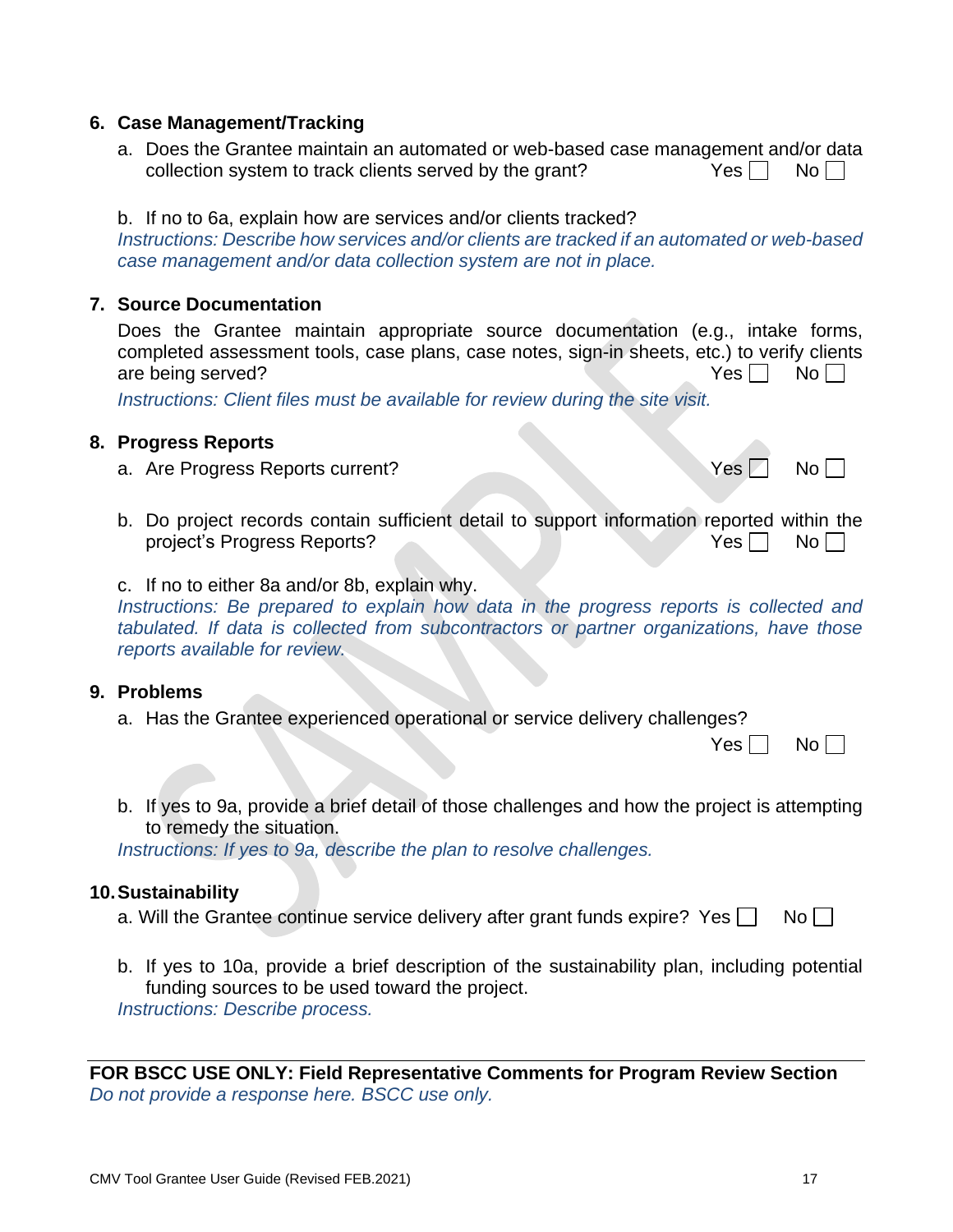## **Other Requirements Reviewed**

Per this site visit review, programmatic requirements specific to this grant program are being met.  $Yes \Box$  No

CMV Tool Grantee User Guide (Revised FEB.2021) 18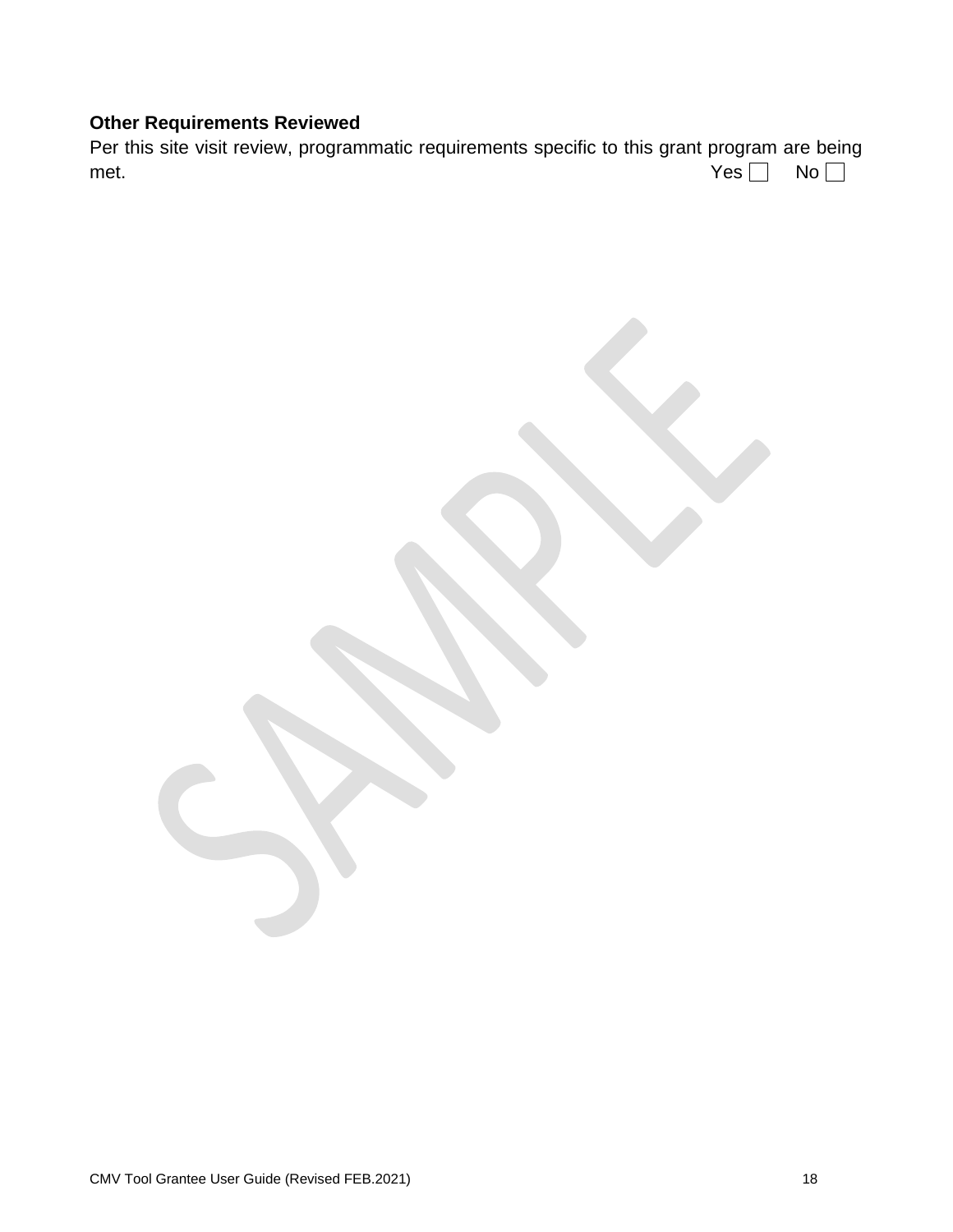## **V. DATA COLLECTION AND EVALUATION**

#### **1. Evaluator**

Does the Grantee subcontract for its data collection and/or evaluation services?

 $Yes \Box No \Box$ 

*Instructions: If yes, list the name of the subcontract organization(s). Be prepared to discuss how the evaluator will work with the Grantee and the relationship between the organizations. If no, how will the data collection and evaluation be completed internally.*

#### **2. Evaluation Plan**

Is the Grantee on track with the activities and milestones described in its Local Evaluation Plan? No result to the contract of the contract of the contract of the contract of the contract of the contract of the contract of the contract of the contract of the contract of the contract of the contract of the contrac

*Instructions: Be prepared to discuss the Local Evaluation Plan and what progress has been made. Include the evaluator in this section of the site visit, if available.*

#### **3. Preliminary Evidence**

- a. Do data collection efforts show preliminary evidence that could impact the project (positively or negatively)?  $Yes \Box \qquad No \Box$
- b. If yes to 3a, provide a brief analysis.

*Instructions: If yes to 3a, briefly describe preliminary outcomes.*

c. If yes to 3a, has the Grantee used this information to make improvements or changes to the project?  $Yes \Box \text{No} \Box$ 

d. If yes to 3c, provide a brief description of how the project was adjusted. *Instructions: If yes, describe what has changed.* 

## **FOR BSCC USE ONLY: Field Representative Comments for Data Collection and Evaluation Section:**

*Do not provide a response here. BSCC use only.*